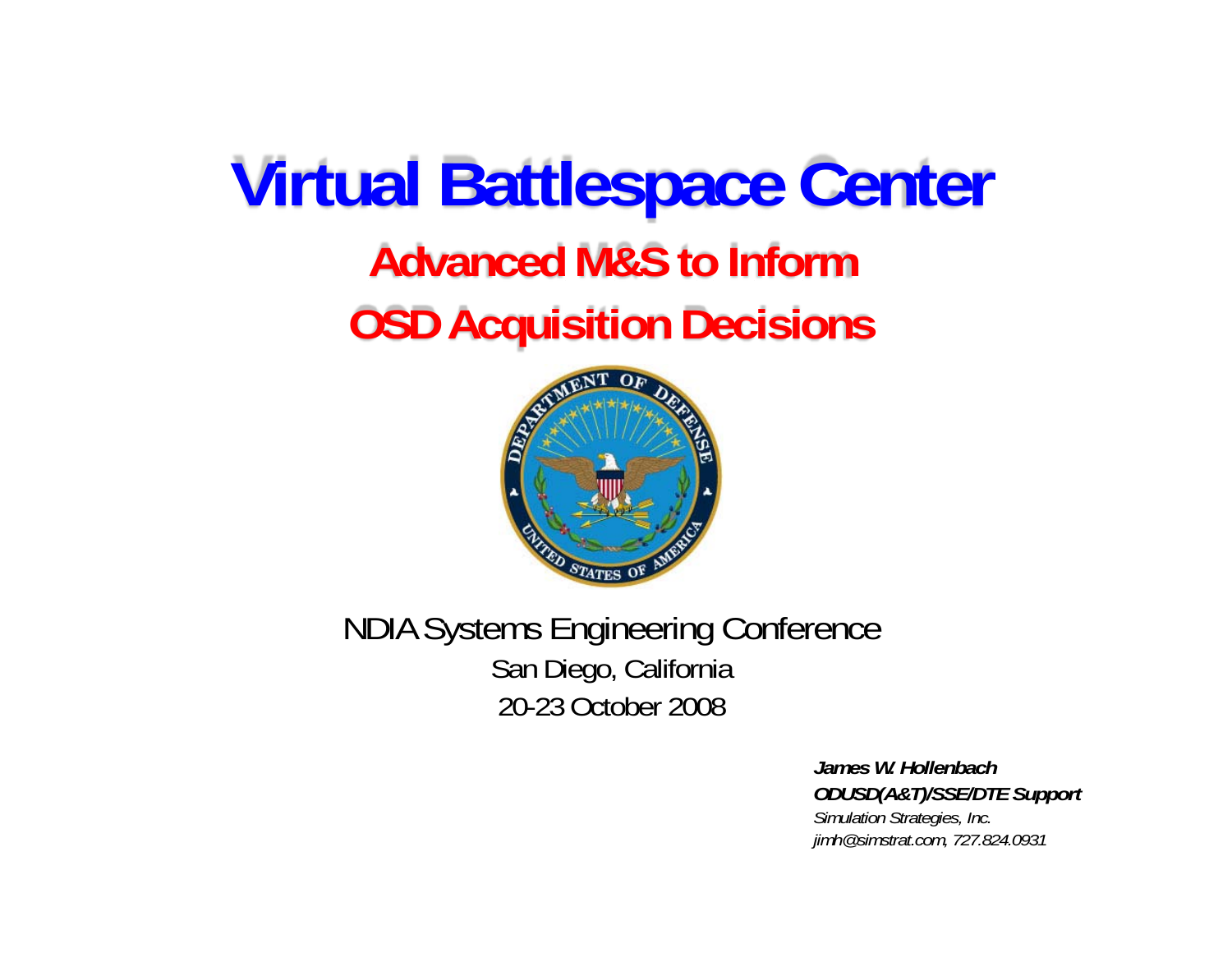### **Outline**

- •**Observations**
- **Virtual Battlespace Center Concept**
- $\bullet$ **Modeling and Simulation in the VBC**
- **Protecting Business-Sensitive Information**
- •**Organization Options**
- •**Influence on Other M&S**
- $\bullet$ **DSB Task Force Study**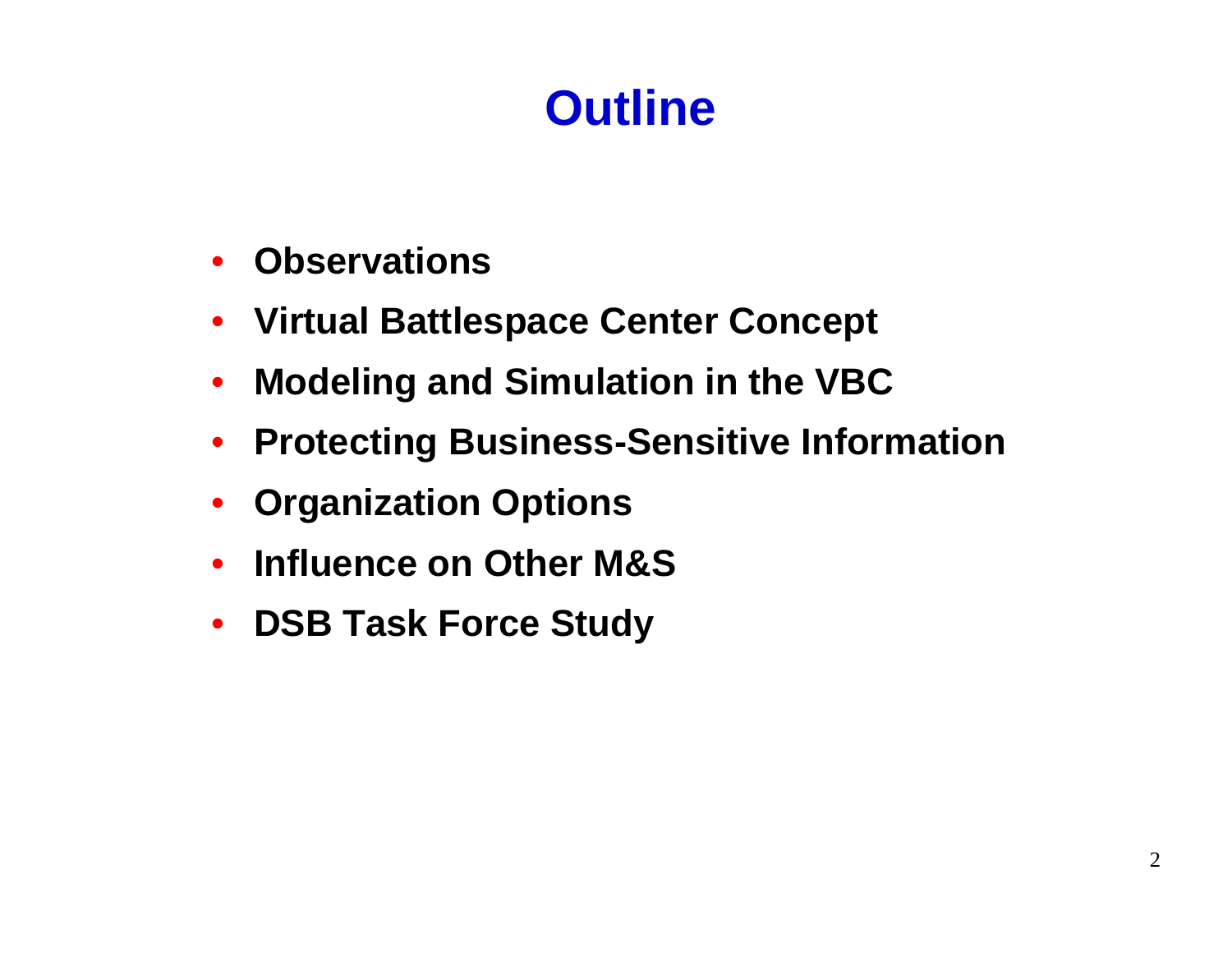## **Observations (1 of 3)**

### **1. Acquiring capabilities is a huge challenge**

- • **Expanded trade space = dramatic increase in complexity**
	- Many more entities, variables, interactions, etc.
	- –Development enterprises become vast, distributed
	- –Many more stakeholders, with much at stake

#### •**Need systems engineering above individual system level**

- Complexity precludes intuitive design and analysis
- Program to program negotiations impractical
- • **Need to assess capabilities, not just individual systems**
	- Many more forces & systems, bigger battlespace, more events
	- Scarcity of equipment constrains lab integration & live tests
	- – Range size, security needs, and safety also limit live testing

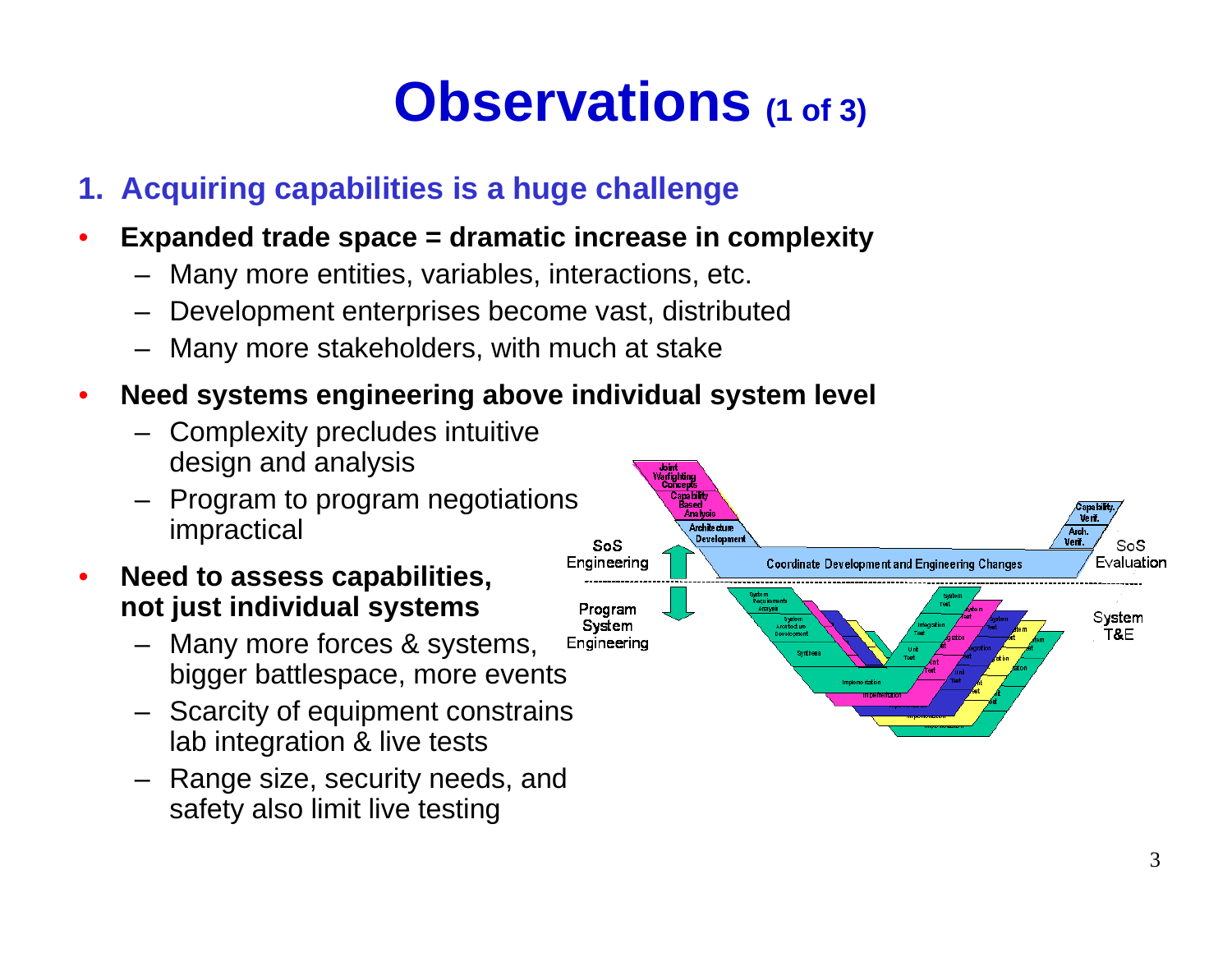## **Observations (2 of 3)**

- **2. M&S can improve the design, integration, test, and assessment of capabilities and systems of systems**
- •**Earlier, more accurate designs and assessments of designs, lowering risk**
- • **Accurately track complex relationships and micro-level interactions; present macro-level measures of merit to decision makers**
- •**Defendable analytical underpinning for decisions**
- •**Several SoS efforts (e.g., JSSEO, FCS) provide glimpses of M&S benefits**
- **3. DoD prime contractors have built joint battlespace simulations to help develop new warfighting capability/system concepts and to collaborate with their government customers & industry partners**
- • **But these virtual battlespaces are neither authoritative nor coherent**
	- Representations of blue systems they don't build aren't authoritative
	- They have different conceptual models of the battlespace and standards
- • **Thus many of their intended benefits are negated**
	- Inaccuracies can lead to bad business decisions
	- Government customers question their credibility
	- Collaboration with partners is hampered by incoherent representations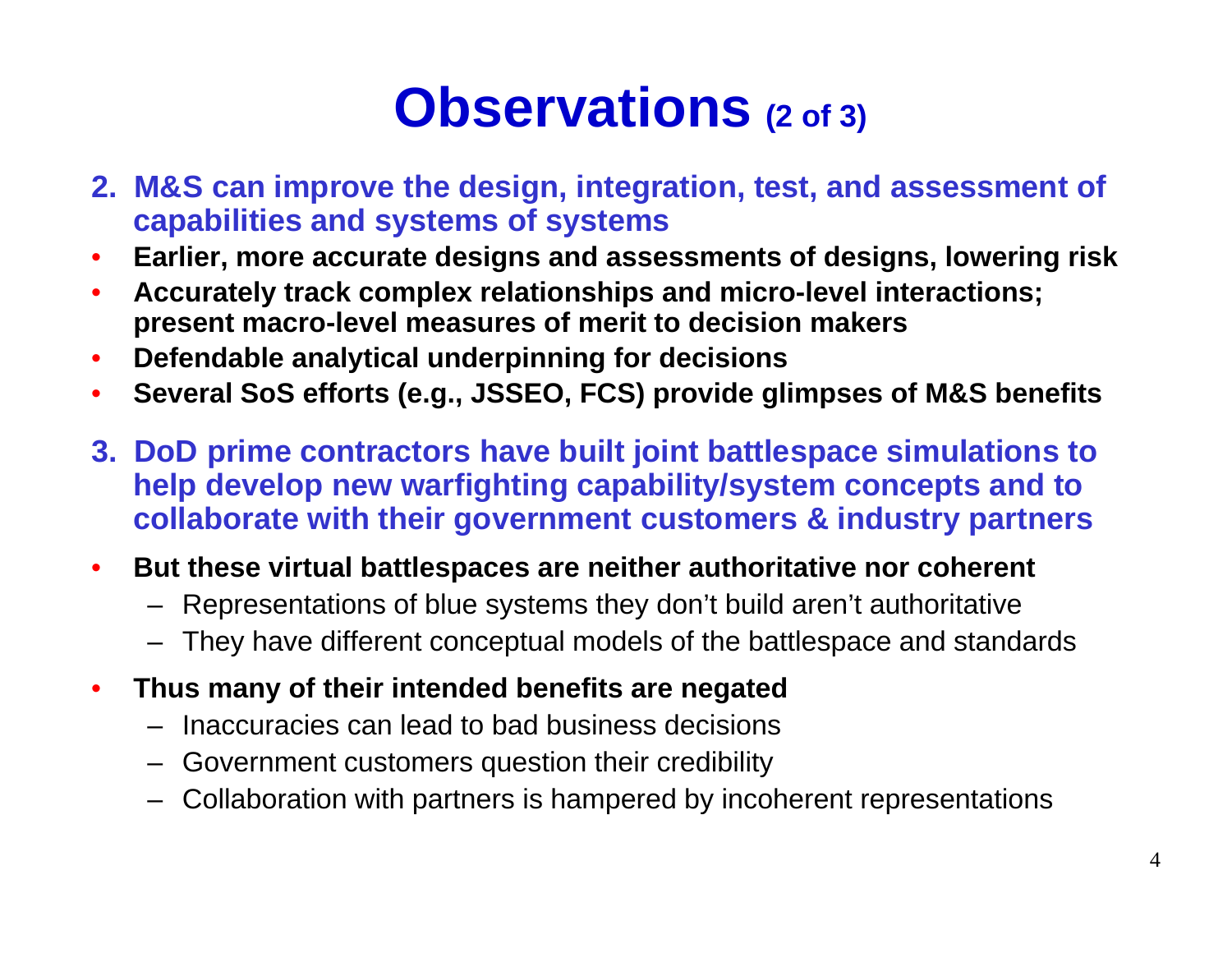### **Observations (3 of 3)**

- **4. The Services also have various SoS simulation efforts to support their system development activities, such as:**
- $\bullet$  **Army's Cross-Command Collaboration Effort (3CE) and Modeling Architecture for Technology, Research and Experimentation (MATREX) Distributed Virtual Laboratory (DVL)**
- $\bullet$ **Air Force Integrated Collaborative Environment (AF-ICE)**
- **5. OSD has no equivalent virtual battlespace…**
- •**to provide independent assessments of system concepts and designs**
- •**to plan and evaluate how individual systems function in a SoS**
- • **to assess capabilities as proposed and as evolutionary changes to a SoS occur**
- **6. Hence corporate decisions are not as informed as they could be**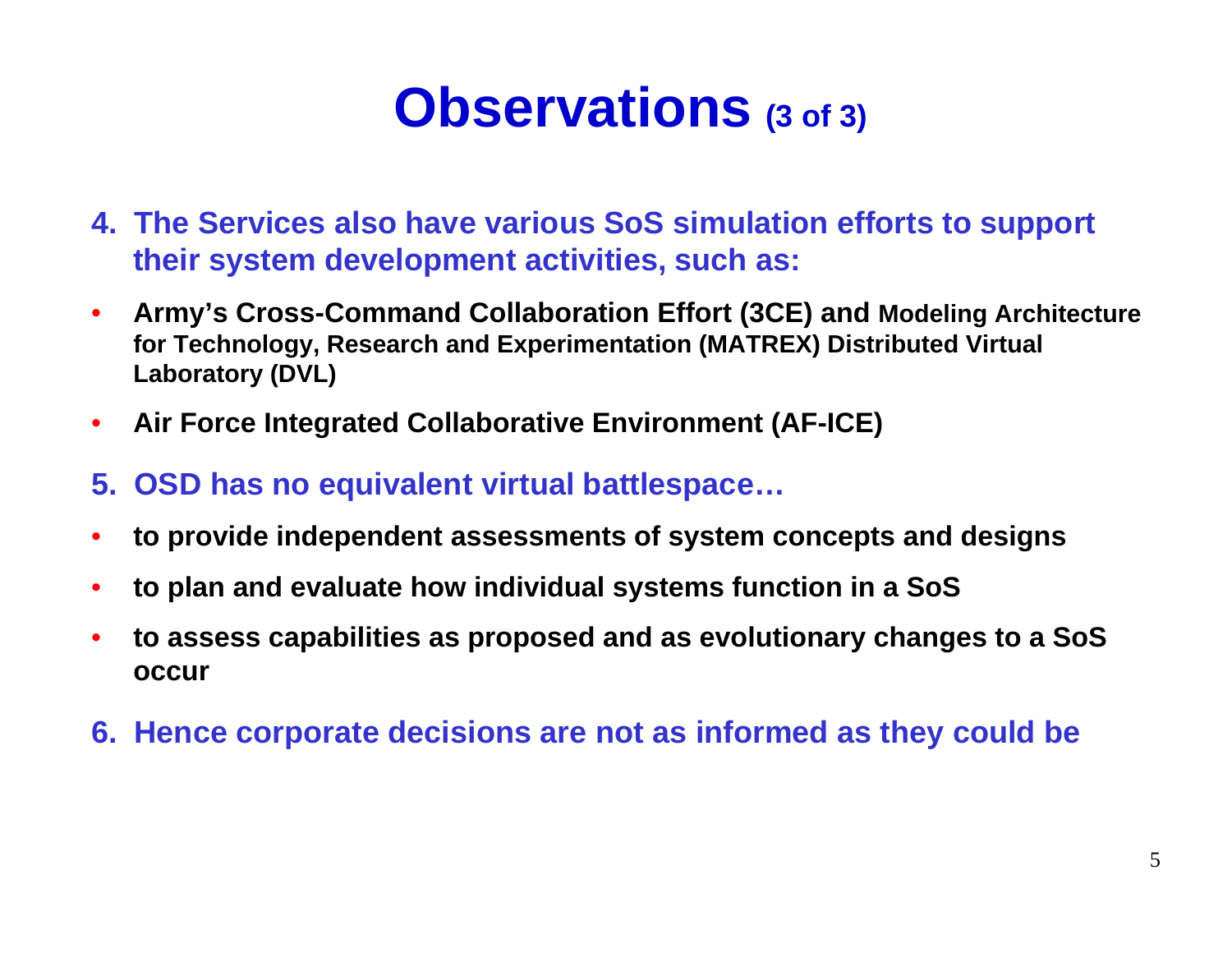### **Virtual Battlespace Center Concept**

- • **Primary mission: Support OSD's corporate-level acquisition responsibilities with advanced M&S**
	- **A persistent environment in which all DoD-level capability/ system of systems (SoS) design and analysis is conducted**
	- **A means to refine concepts and define requirements for both capabilities and individual systems**
	- **An objective view of how systems interoperate and perform**
- • **Secondary mission: Support analysis of DoD investment decisions and operational plans**
- $\bullet$  **VBC will have the most credible representations of every system, force, and activity in the battlespace**
- • **To do so, VBC must provide security for business-sensitive information**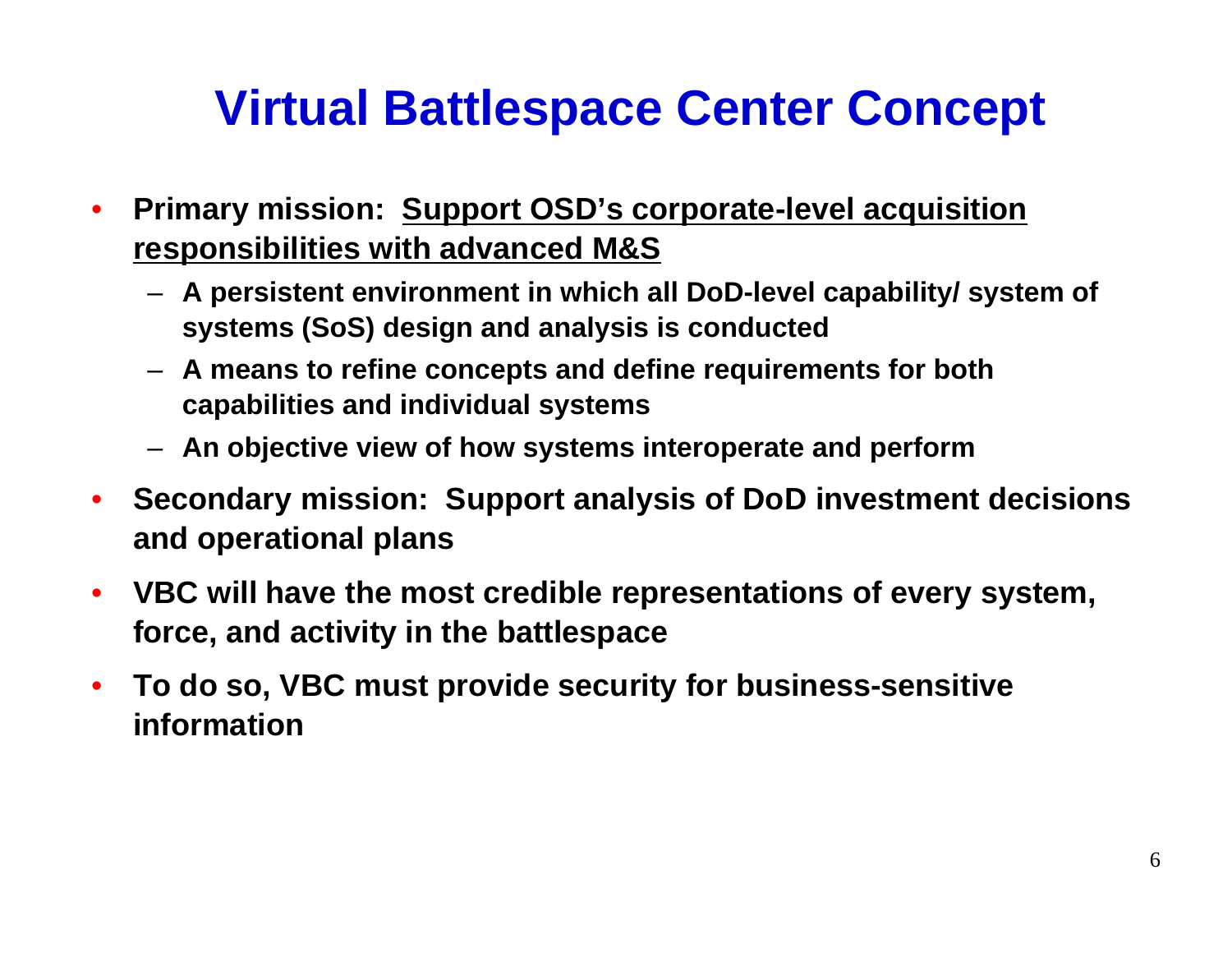### **VBC Modeling and Simulation**

#### •**A wide range of M&S will be used in the VBC**

#### – **Architecture modeling**

- Design SoS topology, allocate functions, check completeness & efficiency
- Using SE tools like System Architect, Core, Cradle

#### – **Concept assessment modeling**

- Comprehensive view of the entire trade-space to assess design decision impacts on key performance parameters (KPPs)
- E.g., Georgia Tech's Collaborative Visualization Environment (CoVE)

### – **Distributed simulation**

- Any mix of live, virtual, and constructive (LVC) simulation; much constructive simulation will be other than real-time
- Multiple standard federations will provide an 80% solution
- **Recursive levels of granularity for models, simulations, and federations**
	- Based on hierarchically-integrated conceptual models (common in engineering, but thus far quite uncommon in M&S)
- **Other M&S TBD**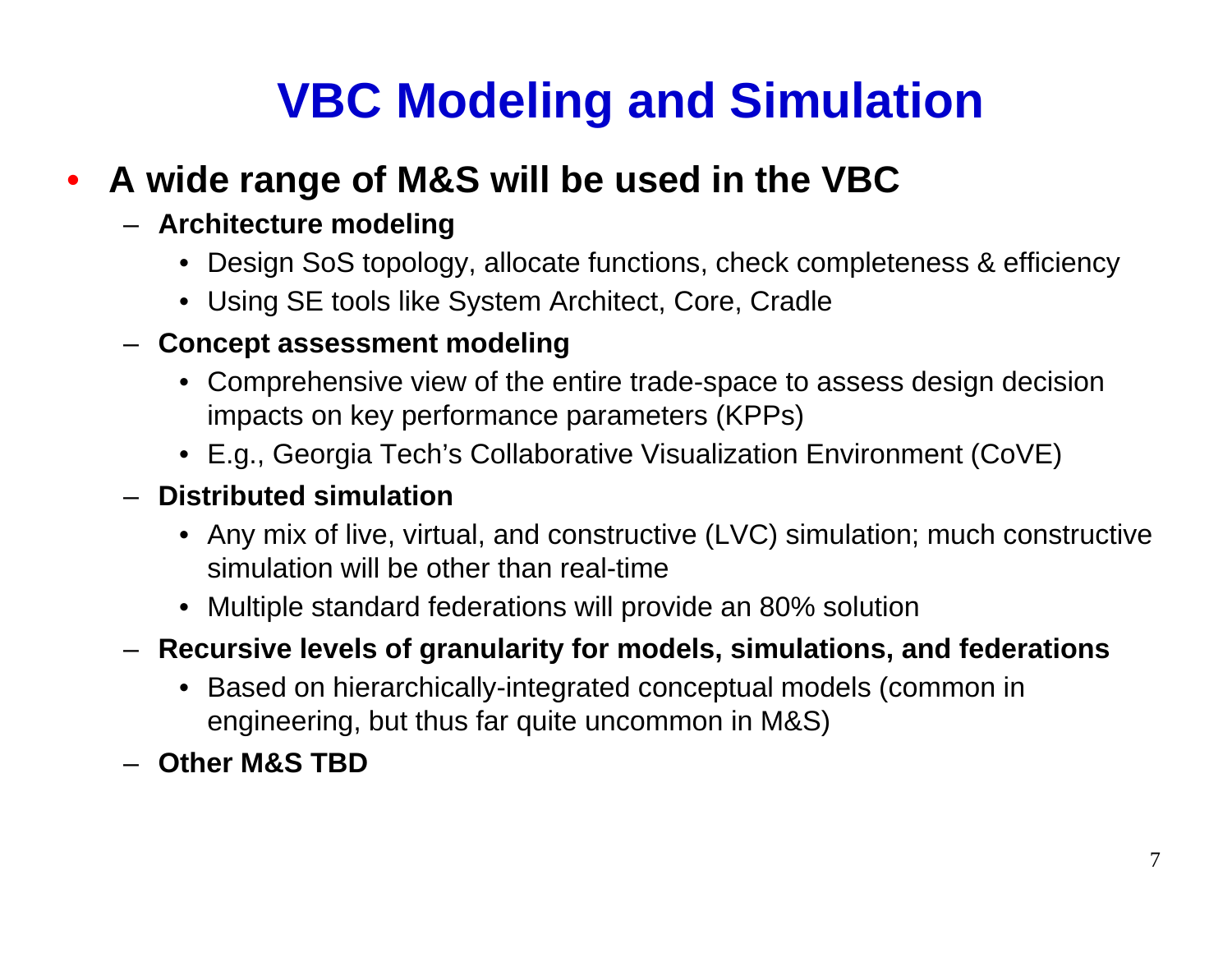### **Why Won't JMETC Suffice?**

- • **Joint Mission Environment Test Capability provides distributed simulation for operational testing of systems**
	- –**Managed by the Testing in a Joint Environment Senior Steering Group**
- $\bullet$  **Provides a sub-set of M&S capabilities needed by VBC**
	- –**Doesn't include architecture modeling or concept assessment modeling**
	- –**Distributed simulation is limited to real-time (TENA-based)**
	- –**Is focused on a single level of granularity (platform level)**
	- –**Won't adequately protect business-sensitive information**

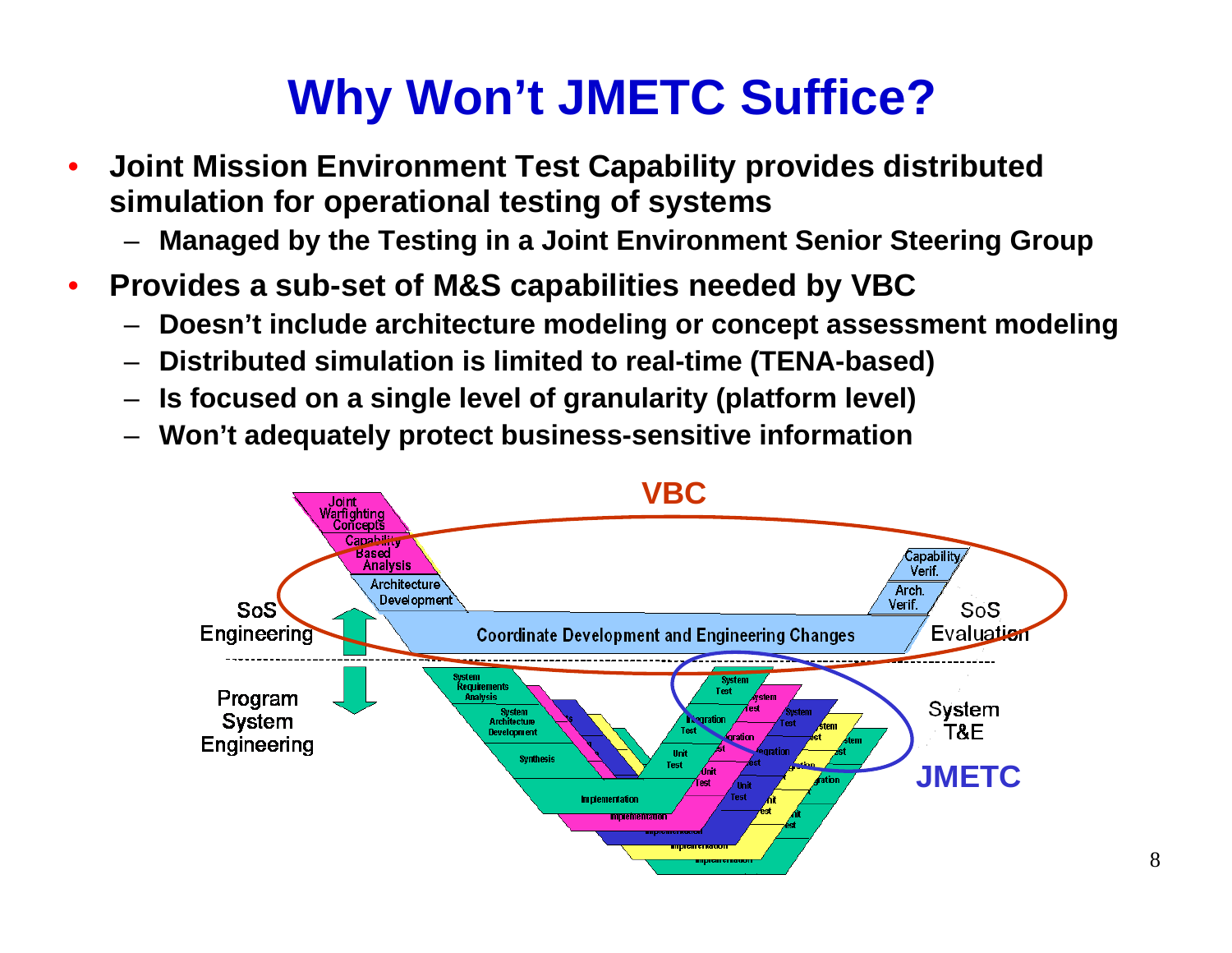### **Need for Trustworthy Representations**

- • **Corporate-level decisions arising from VBC analyses will determine:**
	- **what individual systems are procured or modernized;**
	- **the functional capabilities & interfaces each system must have;**
	- **the standards to which those systems must conform;**
	- **the schedule on which they must be developed or evolved; and**
	- **indirectly, the funding allocated to each**
- • **The risk of an erroneous representation leading to an incorrect decision must be minimized**
	- – **Decisions will be challenged unless the VBC representations and associated analyses are above reproach**
- **VBC must have credible, trustworthy representations**
	- **System data & algorithms must be traceable back to the most credible sources**
- • **Program offices & their contractors should be tasked to supply validated representations of their systems**
	- **Requirements for these must first be carefully and unambiguously defined by the VBC**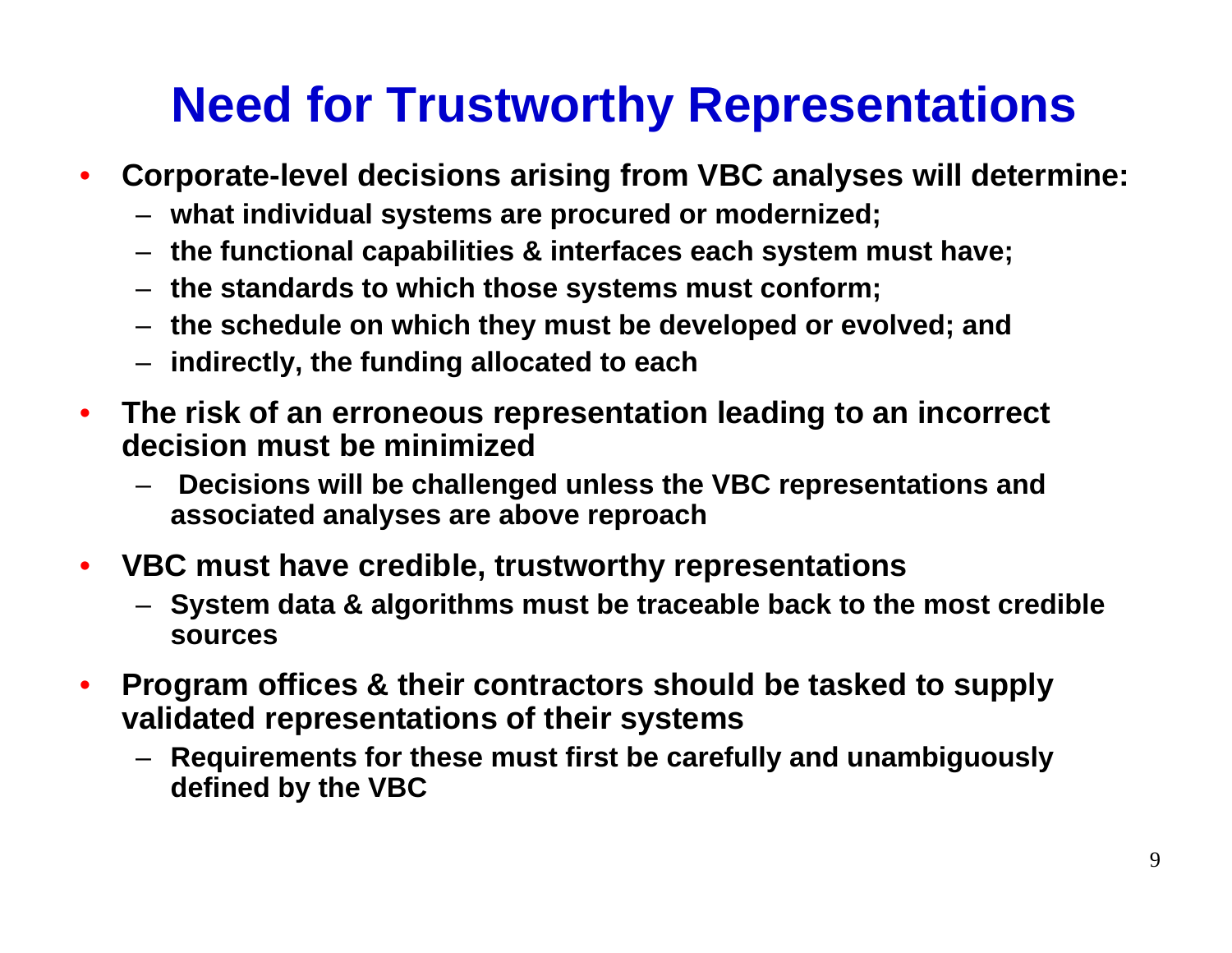### **Protecting Business-Sensitive Information**

- • **To get trustworthy representations, business sensitive information (e.g., intellectual property, programmatic info) must be protected**
	- **Contractors fear compromising IP, undermining business opportunities**
	- **Program offices are concerned their program or reputation will be harmed**
	- **VBC must assure representation resource owners that misuse or compromise will not occur**
- • **Distributed simulation technology provides some protection of sensitive information via encapsulation, but it can still be compromised by repeated observation of a system's behaviors**
	- **For instance, multi-sensor integration logic can be inferred from responses to various patterns of sensor inputs**
- • **To prevent industrial espionage, VBC will have to tightly control access to its M&S representations**
	- **VBC personnel will operate the models and simulations, or**
	- – **Other simulation owners participating in a distributed simulation will do so under non-disclosure agreements, with tightly limited data collection**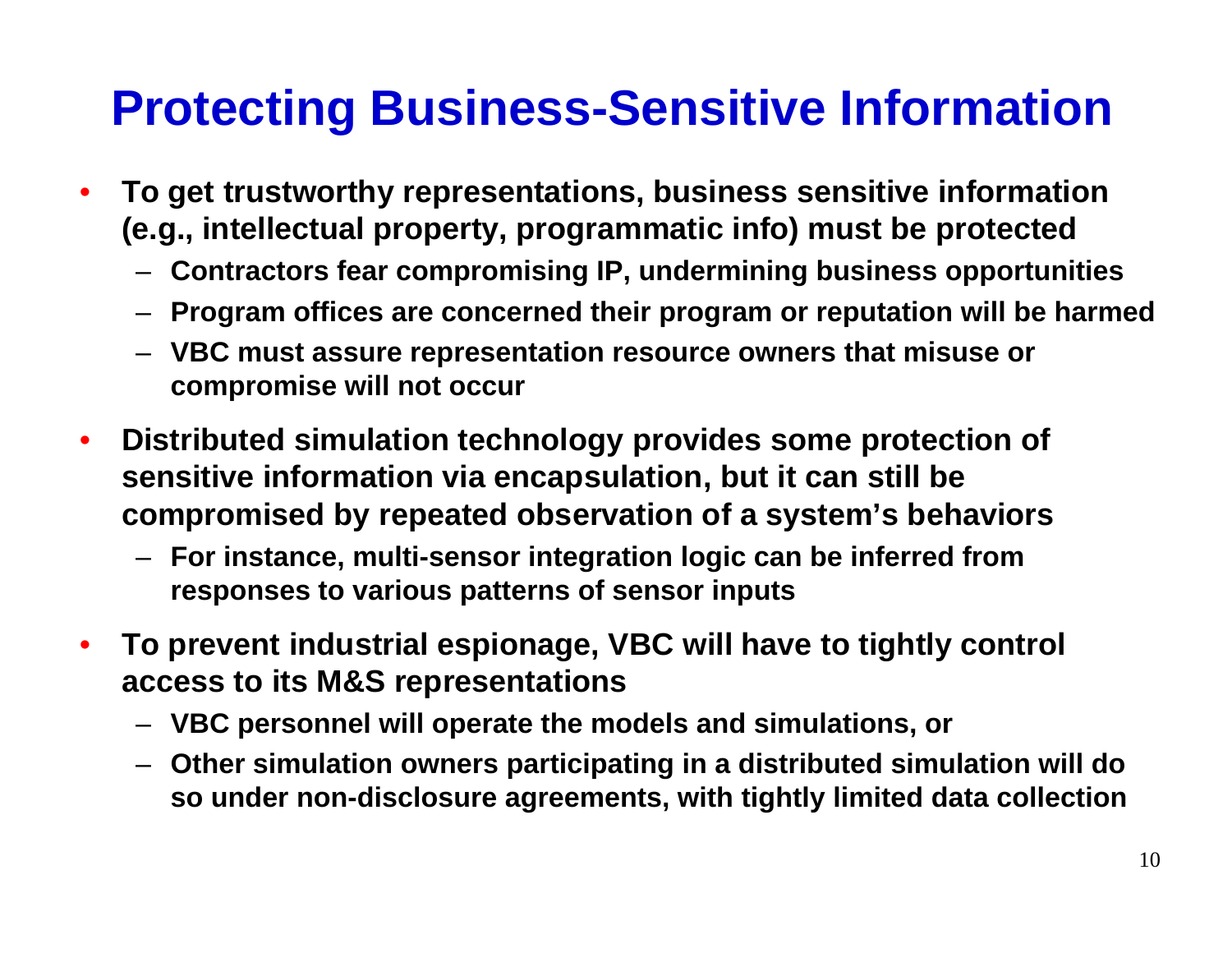### **Organization Options**

- • **Capability/SoS management may be instituted under an evolved portfolio management concept or other organizational structure** 
	- **VBC would support whatever organization emerges**
- • **Candidate organizations to run the VBC include:**
	- **Existing OUSD(AT&L) office**
	- **Defense agency or field activity, either existing or new**
	- **System command of a DoD Component (objectivity concerns)**
	- **FFRDC or UARC**
	- **Contractor recused from any other system acquisition work**
	- **Fire-walled division of a contractor (objectivity concerns)**
- •**Selection will require further study**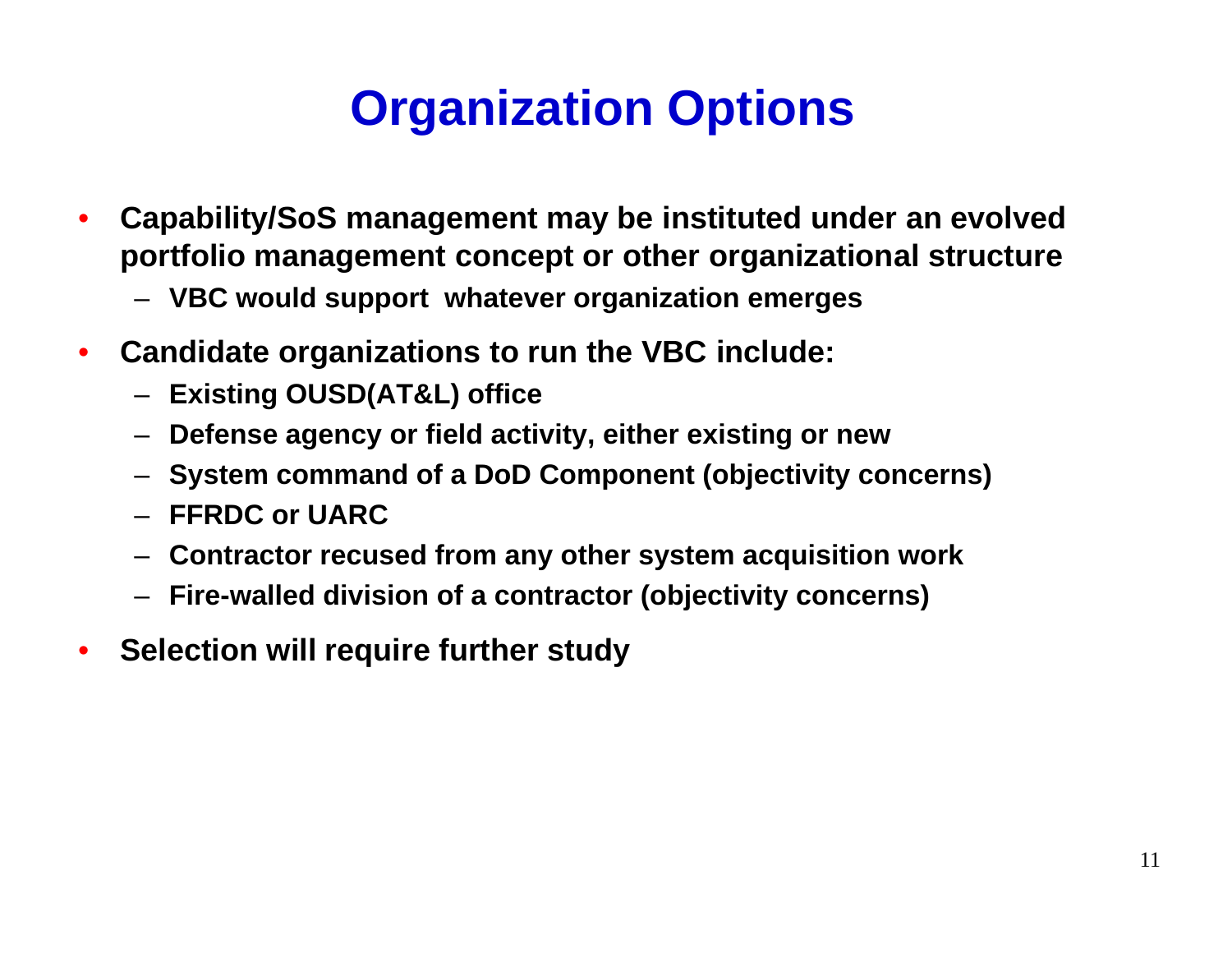### **Impact on Other M&S**

- • **System assessment in the VBC would be a capstone event**
	- **The system's performance and contribution to a desired DoD functional capability will be evaluated and its fate decided**
- • **System owners will want their own virtual battlespace to be as close as possible to the VBC's, so standards used in the VBC will foster alignment by the rest of acquisition M&S**
	- **Architectures, battlespace conceptual models, & FOMs can be matched**
	- **Government-owned, non-IP data used in VBC (e.g., scenarios, threats, natural environment) can be shared under CRADAs**
	- **"One-off versions" of owner-provided representations could be shared using abstraction means (e.g., neural nets, response surface equations)**
	- **VV&A practices to ensure the trustworthiness of VBC representations will foster more diligent VV&A in other virtual battlespaces**
- • **Interoperability, reuse, and rapid, cost-effective composition of distributed simulation federations will all be enhanced**
	- **As a side benefit, we'll achieve effective DoD M&S governance**
	- **Benefiting DoD's mission, our warfighters, and the nation**